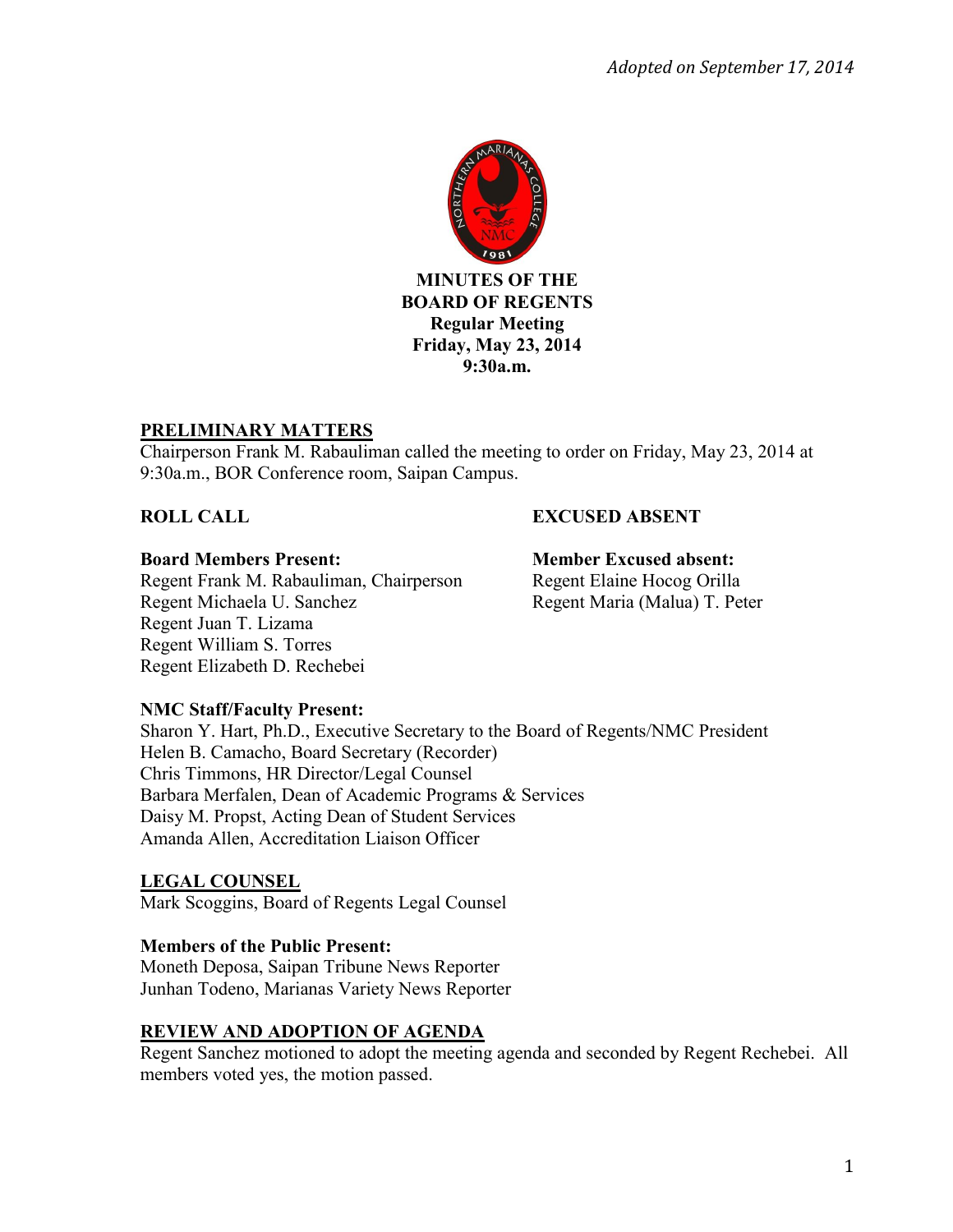# **REVIEW AND ADOPTION OF MINUTES**

### **March 31, 2014 – Regular Meeting**

Regent Torres motioned to adopt the meeting minutes for March 31, 2014 and seconded by Regent Rechebei. All members voted yes, the motion passed.

### **April 29, 2014 continued April 30, 2014 – Regular Meeting**

Regent Torres motioned to adopt the meeting minutes of April 29, 2014 continued on April 30, 2014 and seconded by Regent Rechebei. So noted, to make reference on the reporting dates. All members voted yes, the motion passed.

## **PUBLIC COMMENT PERIOD**

None.

# **EXECUTIVE SESSION**

Regent Torres motioned to move into executive session and seconded by Regent Sanchez. Executive Session called at 9:38a.m. Regent Rechebei motioned to rise out of Executive Session and seconded by Regent Sanchez. Executive session ended at 10:15a.m. Upon convening the meeting, no actions were taken. Chairperson Rabauliman called the meeting back to order.

## **REPORTS AND ACTION FROM STANDING COMMITTEES**

**Time was reserved for Board members to report on any meetings they have attended.** 

**Fiscal Committee Report –** Regent William S. Torres, Committee Chairperson provided an update. He highlighted the following:

- 1. Outstanding matters brought to the committee since February was addressed.
- 2. Board Policy No. 7012 Tuition and Fees placed on second reading.
- 3. Discussions on the Proposed MOU with Daito Bunka University; clarifications made that there are no cost implications; cost and credit arrangement of the participating students. Committee has no concerns.
- 4. Outstanding request with respect to the Foundation that will be coming up in August.
- 5. Net Instructional Costs analysis forthcoming in August.
- 6. Policy imperative for the uses of foundation funds forthcoming in August.
- 7. Learning environment at NMC Facilities need upgrade and further focus.
- 8. Focus on Proposed Alternative financing.
- 9. Reflected on other revenue generating possibilities.
- 10. Debt Exploration paper on how to finance the overall facility for the college.
- 11. Budget Hearing set for May 30, 2014 at 9:00a.m, House Chamber. The college has put together an analysis packet for this meeting.

Regent Torres concluded his report.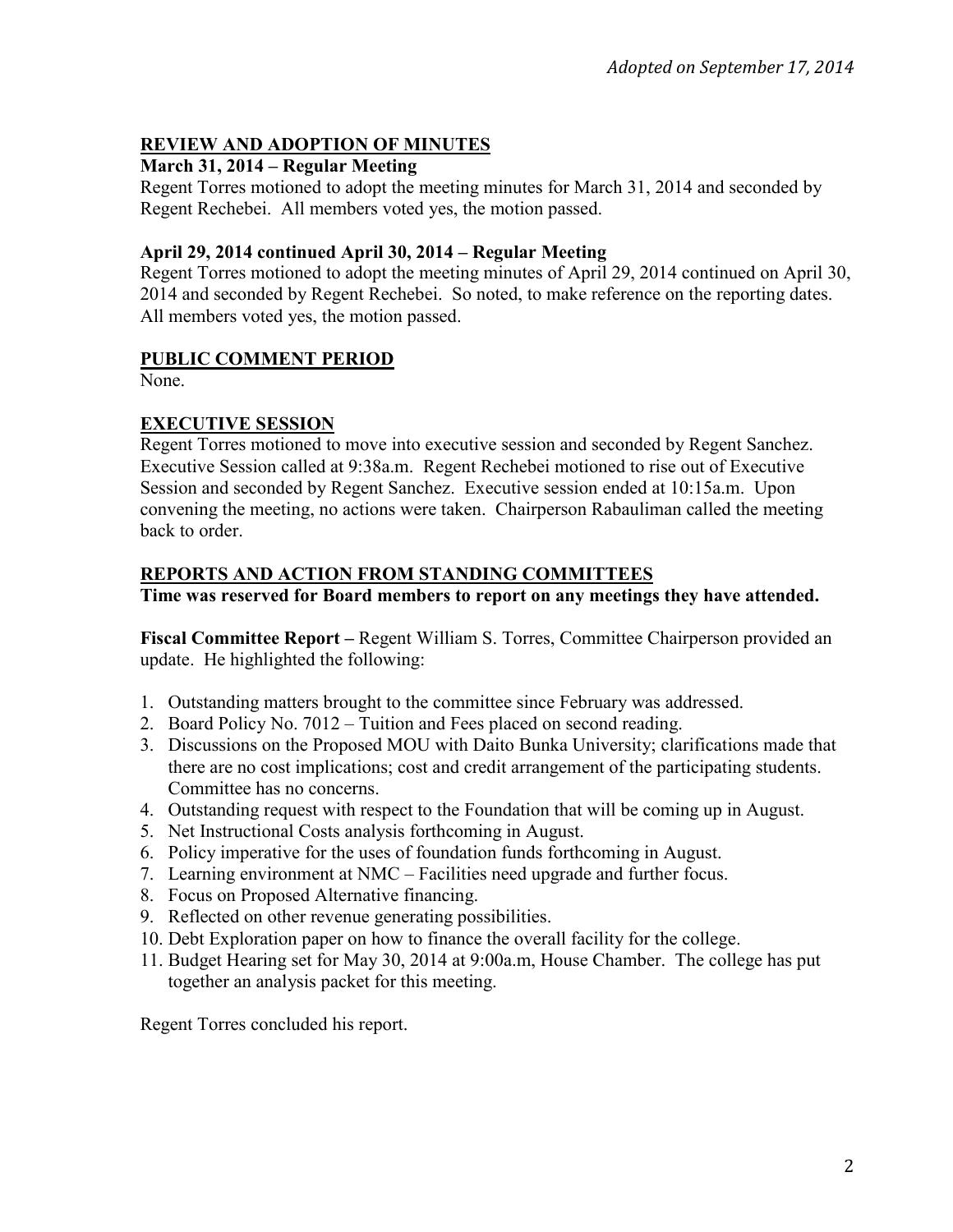**Personnel Committee Report –** Regent Juan T. Lizama, Personnel Committee Chairperson provided an update. He noted that there are some items coming from the Personnel Committee to the full board for action. Chairperson Rabauliman indicated that they are listed on the agenda. Regent Lizama requested to be excused at this time.

**Program Committee Report –** Regent Elizabeth D. Rechebei, Committee Chairperson provided an update (handout provided). Regent Rechebei highlighted the following:

- 1. College Completion Agenda Benchmarks
- 2. College Completion Agenda Full Time 15 Credits
- 3. Board Policy No. 3006 Articulation
- 4. MOU with Daito Bunka University
- 5. Title IV Federal Financial Aid Requirements on all Institutions –impact in the CNMI.
- 6. Course offerings for Online and Onsite.
- 7. Review of existing policies and future policies to conform to WASC Senior.

Chair Rabauliman called for a short break. Break ended and Chair Rabauiliman reconvened the meeting.

#### **OLD BUSINESS**

Board Policies for Consideration (Third Reading)

1. Board Policy No. 3006 – Articulation:

Regent Rechebei motioned to adopt Board Policy No. 3006 – Articulation and seconded by Regent Sanchez. All four members voted yes, the motion passed. There were no objections and Board Policy No. 3006 – Articulation is adopted.

2. Board Policy No. 5004 – Drug Free Workplace, Smoking:

Regent Rechebei motioned to adopt Board Policy No. 5004 – Drug Free Workplace, Smoking and seconded by Regent Sanchez. All four members voted yes, the motion passed. There were no objections, Board Policy No. 5004 – Drug Free Workplace, Smoking is adopted.

3. Board Policy No. 6000 – Compensation:

Tabled for reasons that the language that's contained in Board Policy 6000 is a restatement of what's already contained in the Administrative Procedures Act. After much discussion, the board tabled Board Policy No. 6000 for further review.

#### **NEW BUSINESS**

1. MOU with Daito Bunka University: Consent/Informational only.

2. Establish Tuition and Fees for Fall 2014:

Regent Torres, Fiscal Committee Chairperson motioned to defer this item until further notice. There were no objections, this item remains with the Fiscal Committee.